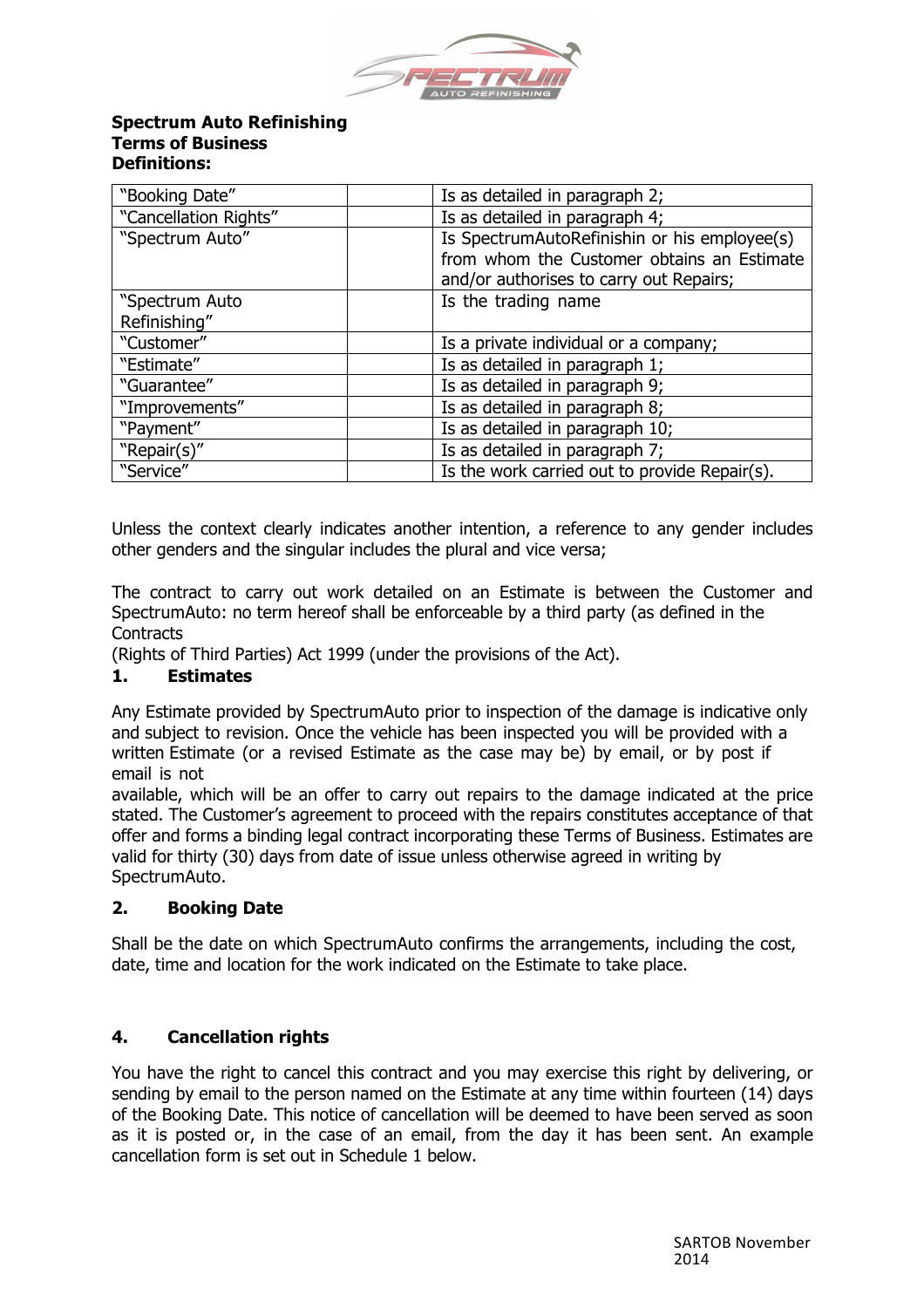

## **5. Work starting before end of cancellation period**

If you authorise SpectrumAuto to commence work within fourteen (14) days of the Booking Date, you still have the right to cancel this contract, but you must pay for the value of the service

that is provided up to the point of cancellation, as above.

If the service has been completed, in full, within fourteen (14) days of the Booking Date, the right to cancel will be lost and the full payment must be made to SpectrumAuto.

## **6. Repair Location**

Repairs may be completed at a location agreed with the customer, or at SpectrumAuto's nominated location. SpectrumAuto reserves the right to decide, in its sole discretion, upon the

suitability of the location and will not be obliged to complete repairs if the location is not safe or suitable. This location may, therefore, be changed at any time including on the day of the booked repair as variable factors, including but limited to, weather and available light affect this decision. If SpectrumAuto decide that the repair should be completed at a location other than that originally envisaged, the customer authorises SpectrumAuto to remove the vehicle to an

alternative location. Removal and return of the vehicle in these circumstances will be free of charge.

If, for any reason, including but not limited to inclement weather, SpectrumAuto is unable to carry out the repair(s) at the time, date or location indicated on the Estimate or subsequently

agreed at the time of booking, SpectrumAuto will not accept any liability for costs or inconvenience incurred by the customer as a result. SpectrumAuto will make an offer to conduct the repair(s) at the Estimate price at an alternative time, date or location convenient to both

parties.

# **7. Repairs**

SpectrumAuto undertakes to carry out the Repair(s) indicated on the Estimate. If it becomes clear that, in the opinion of SpectrumAuto, that further work is necessary to complete the Repair(s),

the customer's authorisation and agreement will be obtained before any further work is carried out that would increase the price on the Estimate. If such authorisation is not given, SpectrumAuto reserves the right not to continue with the Repair(s). In these circumstances the

full Estimate price remains payable by the Customer. Further work that does not increase the Estimate price may be carried out without the requirement for customer authorisation.

No repairs will be identical to an automotive factory finish, which is machine sprayed to tolerances beyond human capability: no repair will be 'as good as new'. SpectrumAuto discharges

its obligations under any repair agreement by providing a good quality, hand completed aftermarket repair. In normal circumstances, such a repair is unlikely to be detected by a casual examination of the vehicle by an untrained observer unaware of the previous damage location.

End of lease inspectors may, as trained experts in their field, be able to identify Repairs.

The SpectrumAuto repair system includes elements (including but not limited to factory paint reproduction information) that are provided by a third party. Finish, including but not limited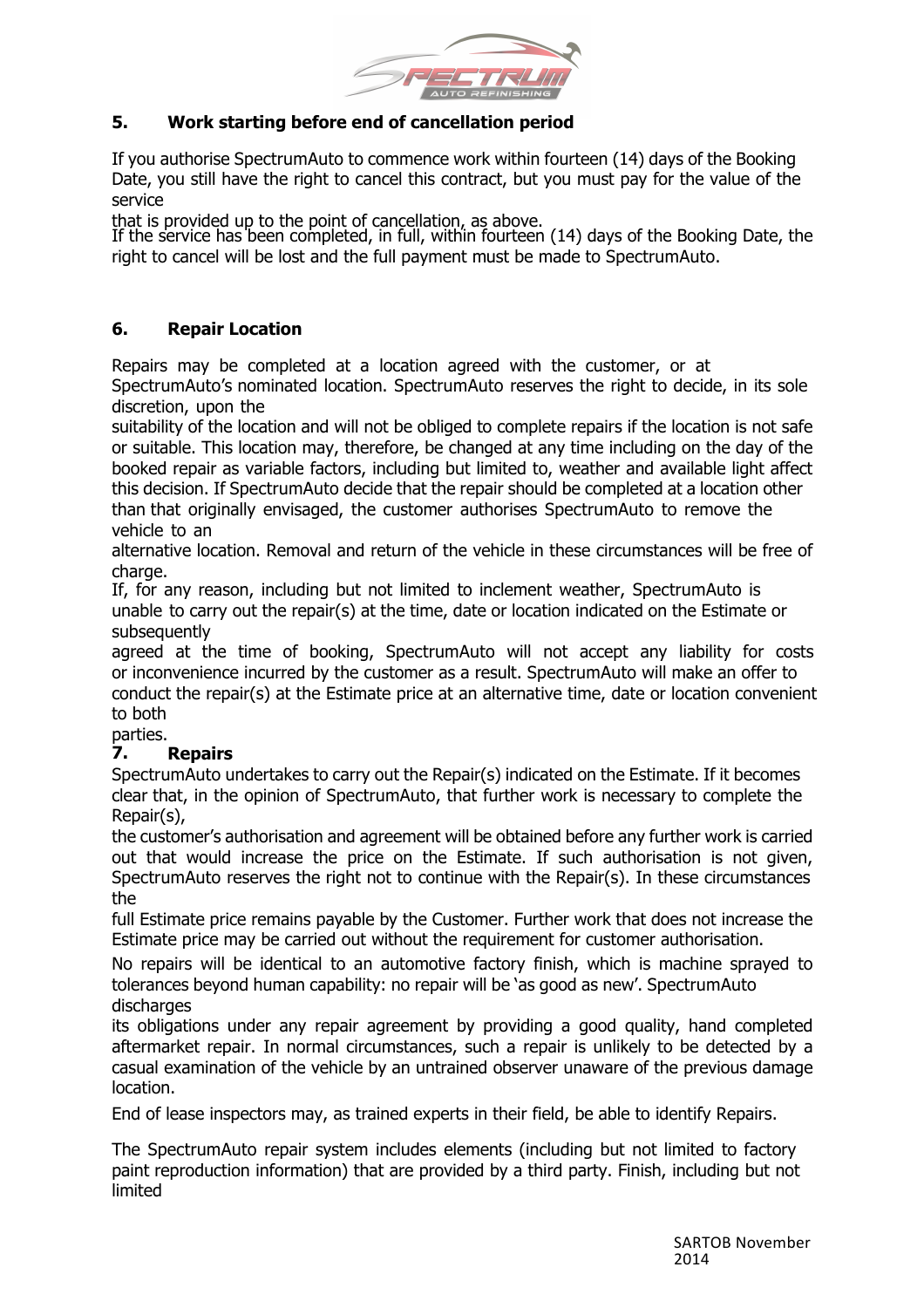

to, colour match, may be approximate only when limitations of such third party elements prevent a more precise finish. In such a case, provision of by SpectrumAuto of an approximate

finish will be considered to constitute a good quality repair.

It is the absolute responsibility of the customer to advise SpectrumAuto of any non-original finish to any areas on the vehicle, including but not limited to repairs to previous damage and re-

sprays. In the case of incompatibility with a non-original finish (whether or not notified by the customer) SpectrumAuto has the right to void this contract. In these circumstances, **SpectrumAuto** 

will not be obliged to complete or rectify any Repair(s) and the customer will not be obliged to make payment. SpectrumAuto has the right to void this contract, in the circumstances stated

above, even if the Customer is not aware of any non-original finishes to the vehicle.

### **8. Improvements**

Stone chips, touch-ins and any other work identified on the Estimate as an Improvement will not constitute a Repair and will not be undetectable against the original finish. The level of improvement is not guaranteed.

### **9. Extent of guarantee**

SpectrumAuto guarantee Repairs to the vehicle for the owner of the vehicle whilst that person retains ownership. The guarantee is a formulation and application guarantee: that the finish will not degrade due to the paint being improperly mixed or applied by SpectrumAuto.

In the event of a claim, the Customer must produce a copy of the invoice. It is a condition precedent to the customer being able to claim on the guarantee that such paperwork is produced to SpectrumAuto. Statutory rights are not affected. It is incumbent on the Customer to keep the invoice and receipt as proof of work carried out. No guarantee claim shall be

considered by SpectrumAuto without the appropriate paperwork.

In the event that the Customer meets the cost of Repair(s) for a third party, it is the responsibility of the third party to retain a copy of the invoice which must be produced in the event of a claim.

No guarantee of any sort is offered against damage or deterioration to the finish in the following ways:

- i. By any corrosion or rust (whether or not it was evident before the repair was carried out;
- ii. Failure of the surface to which the repair is applied (i.e. as the result of a previous aftermarket repair);
- iii. Further accident or impact (including but not limited to stone chipping);
- iv. Inappropriate aftercare, contrary to instructions supplied upon completion of the Repair(s), including but not limited to washing the vehicle within three days of completion of work, the use of corrosive cleaning agents, i.e. acidic alloy wheel cleansers.

Improvements, as set out in paragraph 8 above, are not covered by any guarantee.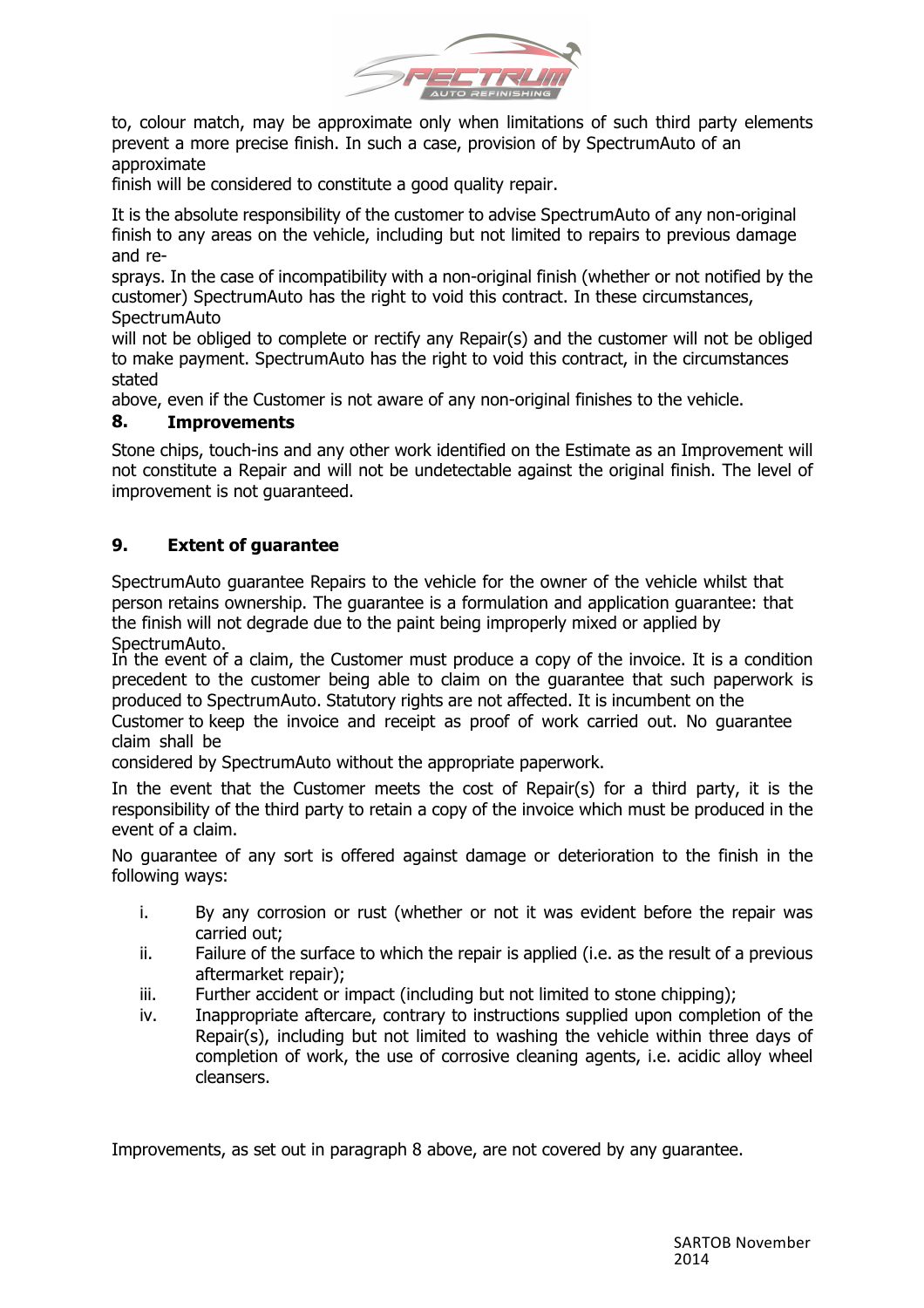

Alloy Wheel repairs are covered by a six month guarantee unless otherwise stated and are subject to the above exceptions.

Any refund or liability shall be limited to the maximum of the value indicated for the repair on the Estimate or Invoice.

The quarantee is not transferable.

Claims made under the SpectrumAuto guarantee shall be referred to the specialist that completed the Repair(s),whohas the right to repeat performance: to carry out the service again. If this

is not possible, the right to a price reduction (which may be the full amount of the price for the unsatisfactory repair, not necessarily the full invoice value) will be considered by SpectrumAuto.

If SpectrumAuto for any reason cannot carry out the service again and are unable to reach an agreement for a price reduction, the claim should then be referred to SpectrumAuto's Director.

Any such claim will then be considered by SpectrumAuto's Director, as above, upon the provision of appropriate paperwork (including copy invoice(s) and/or proof of payment (i.e. copy bank statement or evidence of payment by cheque), photographs and all correspondence with SpectrumAuto regarding the complaint). The Repair(s) will be subject to an inspection by an

alternative SpectrumAuto specialist before a resolution is agreed, if the complaint is upheld. Any refund or liability shall be limited to the maximum of the value indicated for the Service(s) on

the Invoice.

If the claim remains unresolved, the Customer may refer their complaint to the Office of Fair Trading QLD for their consideration under the Alternative

Dispute Resolution for Consumer Disputes

Office of Fair Trading QLD will not be obliged to

participate in the FTQ process if:

- i. the claim has been settled; or
- ii. the claim does not fall within the rules of the FTQ procedure; or
- iii. the Customer has not submitted the complaint within six months of receiving a final decision from Office of Fair Trading QLD regarding the dispute; or
- iv. the claim is vexatious or frivolous.

#### **10. Payment**

Unless other arrangements have been agreed before the Repair(s) is carried out, payment is due in full upon completion of the Repair. Payment may be made by cheque, cash, debit or credit card (where available and may be subject to a card processing fee) or any other method agreed with SpectrumAuto. We regret we are unable to process payment by American Express.

Any refund must be made by the same means of payment as used to pay for the Service.